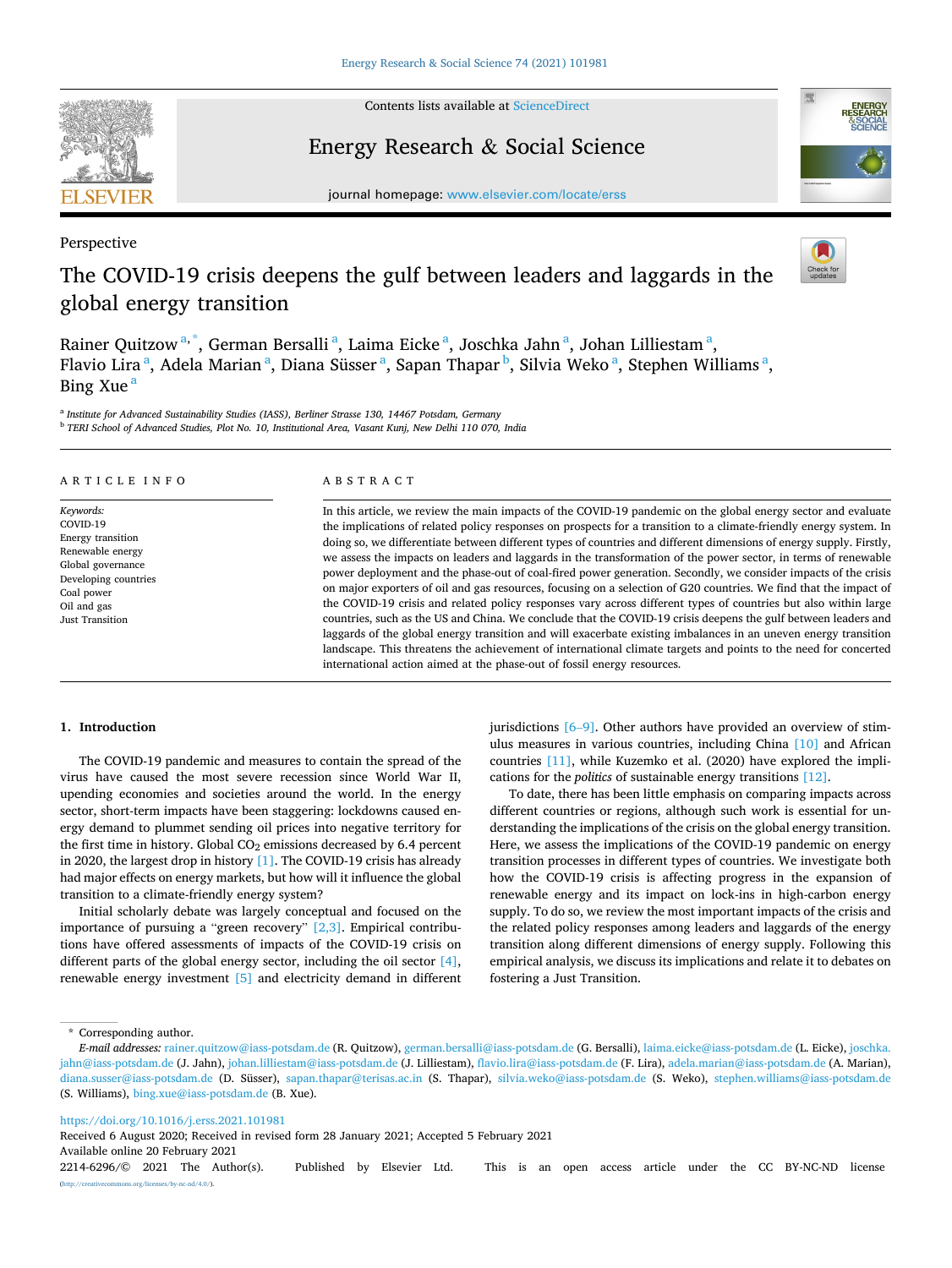# **2. Leaders and laggards in the global energy transition**

The energy transition is a complex process of system change aimed at the decarbonization of the energy sector. Key elements of this are the expansion of renewable energy and other sources of carbon–neutral energy, the phase-out of a fossil-based energy supply as well as the reduction of energy demand through measures to boost energy efficiency [\[13,14\]](#page-9-0). It also involves the transformation of end-use sectors, in particular transport and parts of industry, to enable a switch to carbon–neutral energy sources [\[15,16\]](#page-9-0).

The most significant progress has occurred in the power sector, where the deployment of renewables has advanced significantly [\[14\]](#page-9-0). This process has, however, unfolded at a highly uneven pace. Over the past decade, more than seventy-five percent of global investment in renewable power has been concentrated in China, Europe, the US and India (see Fig. 1). The global leaders in per capita production of wind and solar power include G7 countries, Australia and members of the European Union (EU) (see [Fig. 2\)](#page-2-0).

In the US and the EU, renewable power expansion is closely linked to a concurrent decline of coal power generation, the most carbonintensive form of power supply. Power production from coal has declined by more than 40 percent in the US and more than 30 percent in Europe over the past decade [\[17\].](#page-9-0) In China and India, on the other hand, rising power demand has driven the expansion of renewables along with coal-based power. Most South and Southeast Asian countries have also seen significant capacity additions in the coal power sector but little progress in the field of renewables. Mainly in response to growing electricity demand, Asian countries increased their share of global coal consumption from 48 percent in 2000 to 77 percent in 2019 (see [Fig. 3](#page-2-0)).

Moving further upstream in the energy supply chain, the transition to carbon–neutral energy involves the gradual reduction of the extraction of fossil fuel resources. For countries that are heavily dependent on fossil-fuel revenues, this implies the need to diversify their economies. With the notable exception of Norway, progress in reducing this export dependency has progressed very slowly [\[18\]](#page-9-0). Indeed, in the US, the revolution in shale oil and gas has further increased the importance of the US oil and gas sector, both for the domestic economy and the global energy sector [\[19\].](#page-9-0)

# **3. Case selection for assessing the impact of the COVID-19 crisis on the global energy transition**

This uneven energy landscape represents the starting point for our analysis. We discuss the impacts on the relative leaders and laggards in selected spheres of energy supply. We investigate how the COVID-19 crisis is affecting progress in the expansion of renewable power and its impact on lock-ins in high-carbon energy supply. Regarding the latter, we focus on investment and divestment in coal power generation as well as oil and gas exploration and extraction. We do not consider the transition in end-use sectors, limiting our analysis to energy supply.

China, India, the US, and the EU, as the largest global economies and the most important leaders in the deployment of renewable power (see Figs. 1 and 2 above), are considered across all dimensions of the analysis. Within the EU, we also discuss developments in Germany as a key energy transition leader and the largest EU member state, as well as Poland as a relative laggard in the EU.

In the sphere of renewable energy investment, we juxtapose the analysis of these countries with a discussion of impacts of the COVID-19



**Fig. 1.** Investments in renewable power generation capacity, top 20 economies, 2010–2019 [\[84\].](#page-10-0)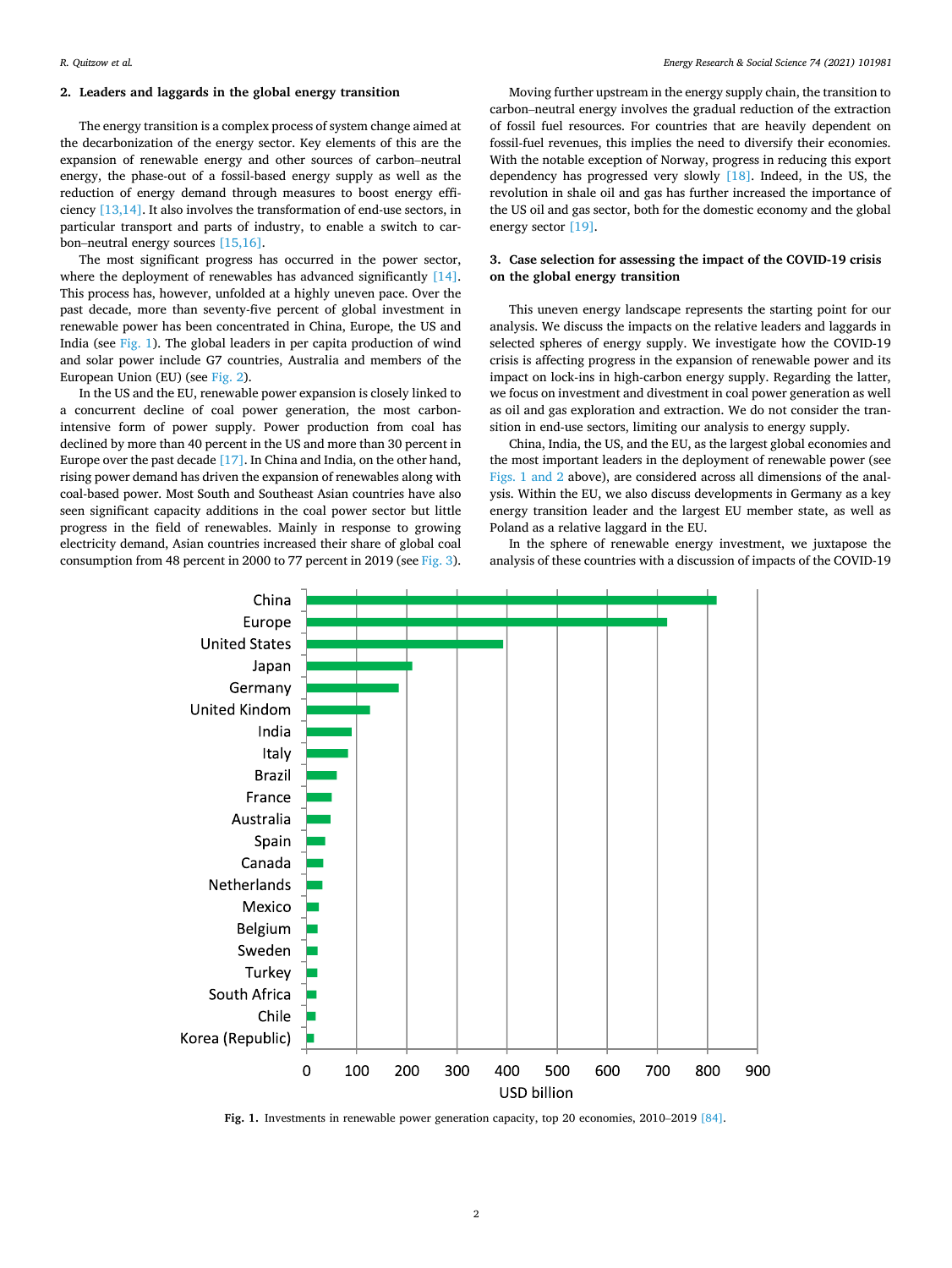<span id="page-2-0"></span>

**Fig. 2.** Electricity consumption from wind and solar energy, per capita, top 20 countries, 2019 [\[85\].](#page-10-0)



**Fig. 3.** Growth in coal consumption from 2000 until 2019, top 10 countries, excluding China and India [Note: From 2000 to 2019, coal consumption in China and India has grown far above rates in any other country, by 52 EJ and 12 EJ respectively. They were omitted in this graph.] [\[17\].](#page-9-0)

pandemic on energy transition prospects in developing countries, as they have lagged behind considerably in this area of the energy transition. We do not provide a more in-depth assessment of single country cases, arguing that the impacts are expected to be relatively uniform within this country grouping.

For the field of coal-fired power generation, we consider South Korea, Indonesia and Vietnam, the three countries with the largest absolute increases in coal demand over the past decade after China and India (see Fig. 3). We also consider Japan as the only remaining G7 country that continues to increase its consumption of coal. Finally, we discuss how the COVID-19 crisis is affecting economic dependency on fossil fuels in G20 countries with significant oil and gas resources, i.e. Argentina, Canada, Mexico, Russia and Saudi-Arabia. For an overview of all countries considered, see [Table 1](#page-3-0).

For each country group, we consider both direct economic impacts resulting from the COVID-19 crisis as well as indirect impacts related to the governments' policy responses. For this purpose, we consider energy sector and financial data published by the IEA, the IMF and relevant country-level sources, government policy statements and related media reports as well as the emerging secondary literature on the crisis.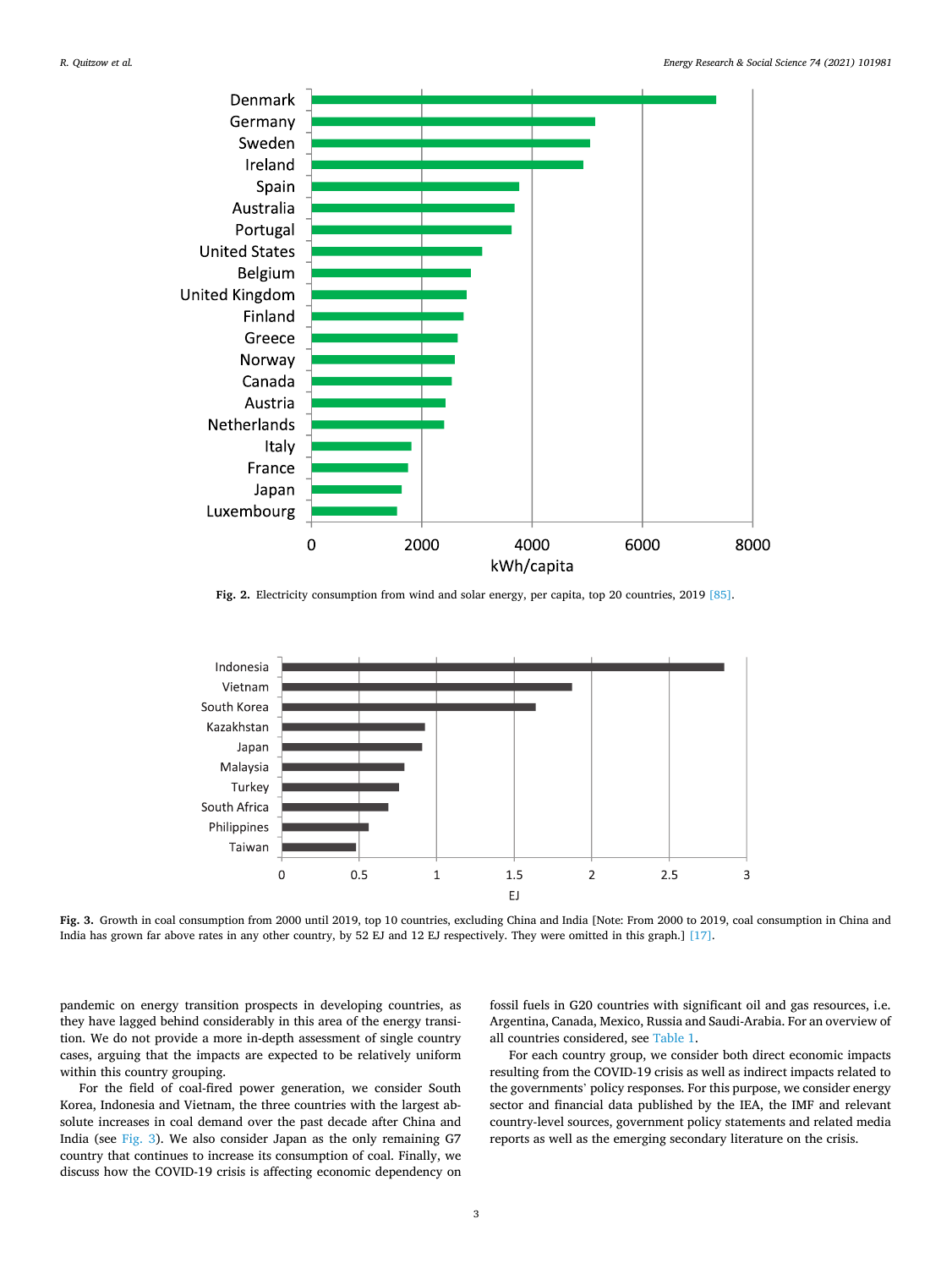#### <span id="page-3-0"></span>**Table 1**

Overview of countries considered.

| Category                                             | Countries considered                                             | Dimension considered |
|------------------------------------------------------|------------------------------------------------------------------|----------------------|
| Major world economies / leaders in renewable power   | USA, China, India, EU (with special focus on Germany and Poland) | All dimensions       |
| Developing countries / laggards in renewable power   | No specific country focus                                        | Renewable power      |
| Leaders in coal power expansion                      | China, India, South Korea, Indonesia, Vietnam, Japan             | Coal-based power     |
| G20 countries with significant fossil-fuel resources | Argentina, Canada, Mexico, Russia, Saudi-Arabia.                 | Oil and gas sector   |

#### **4. The COVID-19 crisis and renewable electricity**

Across the world, energy demand declined as a result of COVID lockdown measures: in the hardest-hit countries, power demand declined by up to 20 percent, whereas global demand decreased by almost 4 percent in the first quarter of 2020 [\[20\]](#page-9-0). This decrease mainly came at the expense of coal power, while leaving renewables unscathed due to their low operating costs and priority grid access. Hence, in countries with significant renewable power capacities in place, their share of power demand increased strongly.

#### *4.1. Leaders sustain deployment of renewable power*

Despite increasing shares of renewable power, investment in renewables declined in 2020 along with overall investment in the power sector. At the same time, auctioned capacity is expected to increase, though with an even stronger concentration in the leading countries, accounting for just below 95 percent of the total. These results appear to reflect the fact that governments in leading countries seek to boost their recoveries by directing stimulus spending towards existing clean energy industries. This is confirmed by data on stimulus measures in the energy sector (see [Fig. 4](#page-4-0)). Germany, France, China and the UK have committed the largest volume of funding for various types of clean energy projects: each of these countries has included more than \$10 billion for clean energy investments in their recovery programs, more than double the amount of any other country [\[21\].](#page-9-0)

In the EU, the various national schemes will be complemented by an ambitious European recovery program, based on measures previously proposed in the European Commission's Green Deal. Crucially, the EU has also taken steps to strongly increase the overall funding volume. This has been enhanced with €750 billion in additional funding, which the EU will borrow from capital markets [\[22\].](#page-9-0) It will focus on digital infrastructure, clean energy technologies, energy efficiency and sustainable transport. The Recovery and Resilience Facility, accounting for 90 percent of the spending, requires member states to ensure that at least 37 percent of investments support climate change mainstreaming, while the remainder should fulfill the "do no harm" criteria of the EU's taxonomy of environmentally sustainable economic activities [\[23\]](#page-9-0). This is underpinned by the recent increase of the EU's greenhouse gas reduction target from 40 to 55 percent by 2030 [\[24\].](#page-9-0)

Moreover, many European countries have responded by taking measures to sustain planned deployment of renewable energy by extending commissioning deadlines for existing projects and moving forward with auctions as scheduled or with minor delays. In Germany, an additional \$12 billion in public finance is being provided to fund a

share of the disbursements for renewable electricity, which are usually funded entirely through the electricity bills of consumers. In Poland, there are plans to step up renewable energy deployment in the wake of the crisis. In June 2020, the Polish climate minister proposed that the pandemic had ushered in a realignment of priorities in favor of green investment [\[25\],](#page-9-0) reflected in new auctions of 5.9 GW offshore wind scheduled for 2021 and a recent announcement to develop an industrial strategy for solar power [\[26\]](#page-9-0).

China doubled its deployment of renewable power in 2020 compared to 2019 and has launched a National Green Development Fund for investment in green infrastructure projects. In addition, the government announced that it would aim to achieve carbon neutrality by the year 2060 and to bring its wind and solar power capacity to 1200 GW by 2030 [\[87\]](#page-10-0). Otherwise, the crisis has come at a transitional time in its renewable power support policy. The government plans to phase out subsidies for renewable power, while implementing market reforms to enhance the ability of renewables to compete with coal-based power generation. The government issued a policy statement underlining its commitment to this process [\[27\],](#page-9-0) while floating a proposal that would require regional grids to source at least 40 percent of electricity from non-fossil sources by 2030 [\[86\]](#page-10-0).

In India, disruptions caused by the pandemic have taken a significant toll on construction in the renewable power sector, reducing new installations by more than 50 percent compared to 2019. However, it has significantly increased auctioning activity in 2020 compared to 2019 [\[28\]](#page-9-0). In addition, the government has launched a \$12 billion rescue scheme to ensure the financial health of India's power distribution companies, a crucial measure to ensure continued viability of the sector [\[29\]](#page-9-0).

In the US, support for the clean energy sector was initially not the focus of the Trump administration's COVID response. Nevertheless, in a last-minute rush before the end of the federal tax credit program, the main fiscal incentive for renewable power projects, annual capacity additions increased compared to 2019 [\[30\]](#page-9-0). In addition, the federal government extended deadlines for claiming existing tax credits to cushion the impact of the pandemic [\[31\]](#page-9-0), which is expected to create a boom in capacity additions in 2021 [\[32\].](#page-9-0) In the stimulus bill passed in December, Congress included legislation to allow for the extension of the tax credits until 2023, enabling continued investment in the upcoming years [\[33\].](#page-9-0) President Biden's plans to invest \$1.7 trillion in clean energy infrastructure will further bolster this trend [\[34\].](#page-9-0)

[Table 2](#page-4-0) provides an overview of the developments in renewable power discussed in this section.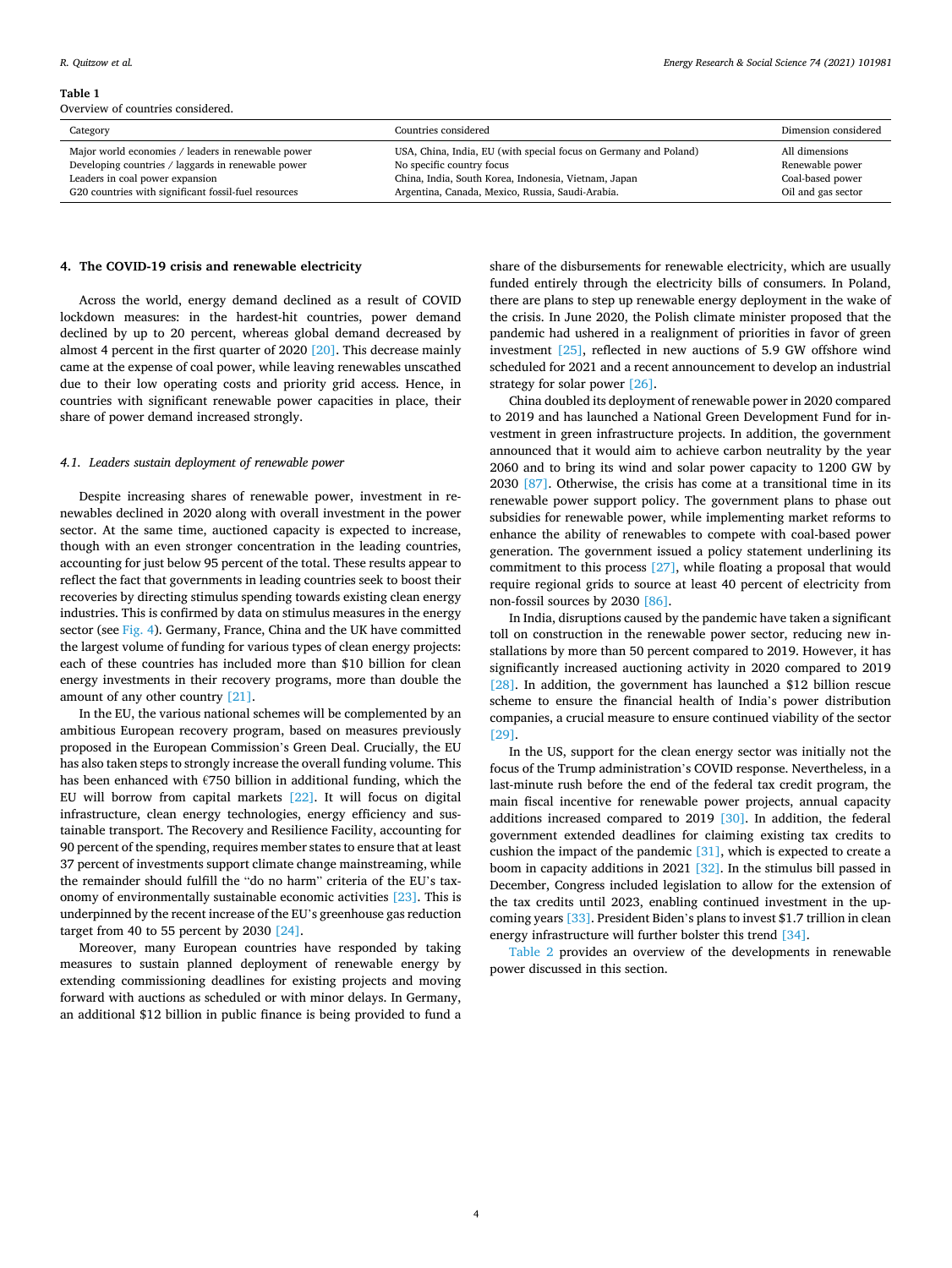<span id="page-4-0"></span>



## **Table 2**  Main policy responses in the US, China, India and the EU (including details on Germany and Poland).

| Country | Major developments                                                                                                                                                       |
|---------|--------------------------------------------------------------------------------------------------------------------------------------------------------------------------|
| USA     | - Increase in capacity additions, due to planned expiry of federal tax credits                                                                                           |
|         | - Extension of commissioning deadlines for claiming tax credits, due to pandemic (May 2020)                                                                              |
|         | - Stimulus bill provides for the continuation of tax credits through 2023 (December 2020)                                                                                |
| China   | - Record deployment of renewable power in 2020                                                                                                                           |
|         | - 2060 carbon-neutrality target and target to reach 1200 GW of solar and wind power capacity by 2030                                                                     |
|         | - Launch of National Green Development Fund                                                                                                                              |
|         | - Opinion on Accelerating the Regulatory and Policy System of Green Production and Consumption reinforces market reforms in favor of renewable energy                    |
|         | - Proposal to require regional grids to source 40 percent of electricity from non-fossil sources by 2030                                                                 |
| India   | - Slowdown in installations in 2020, due to pandemic                                                                                                                     |
|         | - Increased auctioning of renewable energy in 2020 compared to 2019                                                                                                      |
|         | - Rescue scheme for power utilities to sustain financial health (\$12 billion)                                                                                           |
|         | - Announcement of plans to support manufacturing industry in solar energy sector                                                                                         |
| EU      | - EU's Recovery and Resilience Facility provides $6672,5$ billion for digital and green investment, including requirement to adhere to the "do no harm" principle and to |
|         | dedicate at least 37 percent to climate mainstreaming                                                                                                                    |
|         | - Increase of 2030 greenhouse gas reduction target from 40 percent to 55 percent                                                                                         |
| Germany | - Injection of $\epsilon$ 12 billion in public funding to reduce the financial burden on consumers from renewable energy market support                                  |
| Poland  | - Announcement by climate minister in support of green investment strategy                                                                                               |
|         | - Launch of industrial strategy for solar energy sector and adoption of law in support of offshore wind development                                                      |

#### *4.2. Developing countries fall further behind*

In developing countries, the crisis has led to the further deterioration of an already challenging investment climate for renewable power. Firstly, decreasing fiscal revenues are raising concerns about the sustainability of public debt burdens, leading to depreciation of currencies and increased borrowing costs [\[35\].](#page-9-0) Due to their high capital intensity, this disproportionately affects investments in renewable power. Secondly, economic hardship related to the pandemic is leading to a rise in defaults on consumer electricity bills. In several countries, governments have responded by suspending the payment of electricity bills and reducing electricity prices [\[11,36\]](#page-9-0). This places additional pressure on the utility sector in these countries, which notoriously suffers from

financial distress [\[37\]](#page-9-0). This will add to investment risks in the power sector, exacerbating the financing challenges faced by new renewable power projects.

In addition, developing countries lack the fiscal space to implement large-scale stimulus programs, as seen in many industrialized countries. Collectively, advanced economies have deployed fiscal measures worth over 20 percent of their annual GDP, whereas developing countries have invested less than 2 percent (see [Fig. 5\)](#page-5-0). Most of these scarce resources are flowing to the health sector, social protection measures or general economic stimulus programs.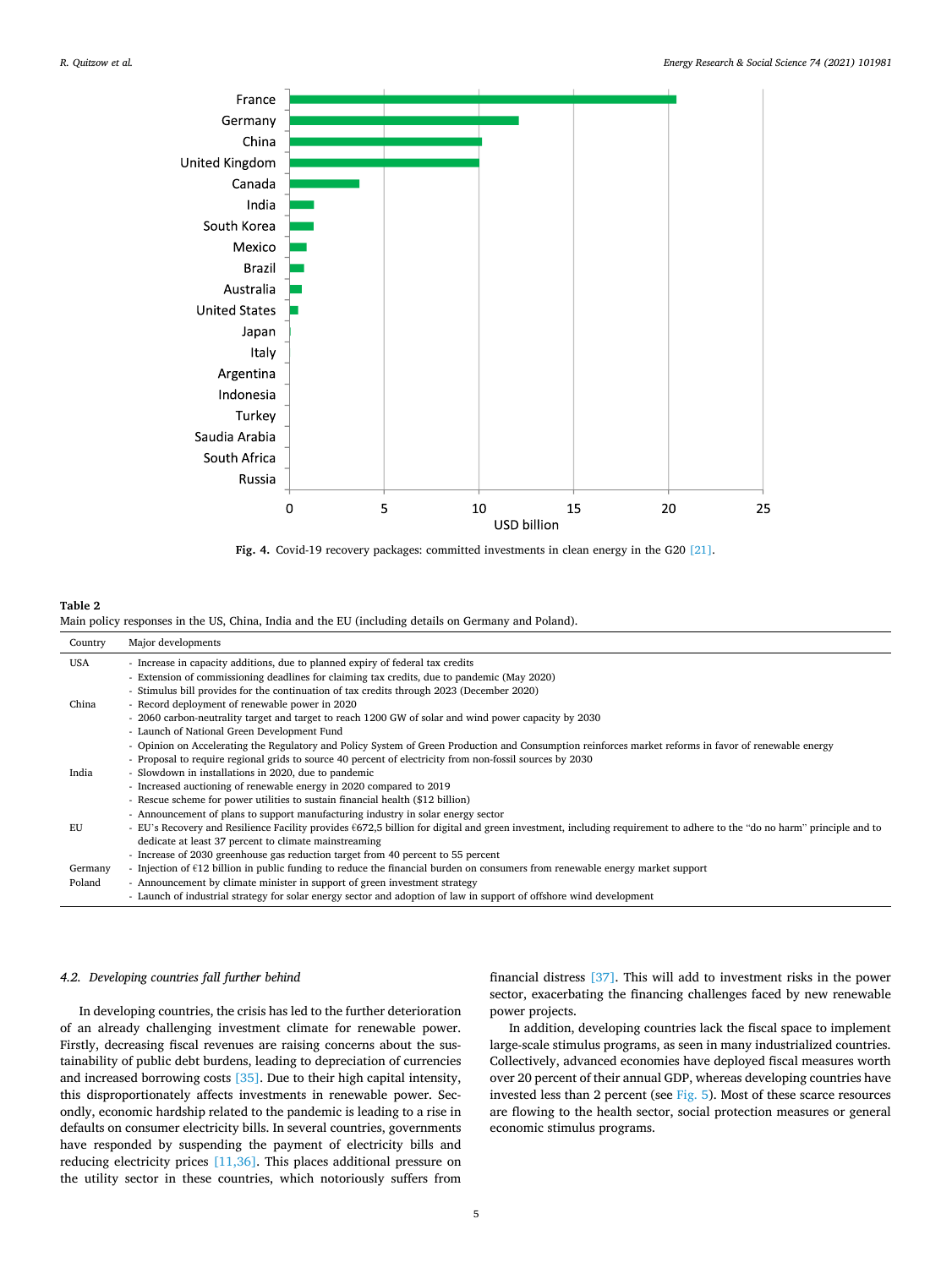<span id="page-5-0"></span>

**Fig. 5.** Fiscal measures in response to the COVID-19 pandemic [\*Note: Other fiscal measures include equity, loans, guarantees and quasi-fiscal activities, such as the purchase of corporate bonds.] [\[74\]](#page-10-0).

#### **5. The COVID-19 crisis and coal-based power generation**

The pandemic is not only affecting investment in renewable power: decreasing electricity demand has also reduced the capacity factors of coal power plants around the world. Coal demand has dropped by 5 percent in 2020 compared to the previous year, driven primarily by reductions in coal-fired power generation [\[38\].](#page-9-0) These developments will add to the financial challenges faced by coal-related businesses around the world. These were already facing deteriorating business environment, with falling profit margins both on the supply and the demand side of the sector [\[39\].](#page-9-0)

# *5.1. An accelerating decline of coal-fired power production in the US and Europe*

In the US and Europe, this will reinforce the existing decline of coalfired power generation, which has dropped by more than 30 percent over the past 10 years [\[17\].](#page-9-0) In Germany, the lockdown and economic crisis reduced annual power generation from lignite and hard coal by 20 and 26 percent, respectively, compared to 2019 [\[40\]](#page-9-0). The first auction organized to determine rates of financial compensation for the phase-out of 4 GW of hard coal capacity was 20 percent oversubscribed [\[41\].](#page-9-0) In Poland, coal power generation decreased by 9 percent, while overall electricity demand decreased by only 2.5 percent [\[42\].](#page-9-0) The reduced demand for domestic coal during the lockdown caused losses of €50 million per month for PGG, the country's largest coal mining company [\[43\]](#page-9-0). Although coal continues to dominate power generation, the sector is slowly changing; for example, construction of a new 1 GW coal-fired power plant, was suspended, causing losses of €220 million for the two state-owned developers [\[44\]](#page-9-0). Moreover, acknowledging the dwindling cost-competitiveness of domestic coal, the Polish government announced the complete phase-out of coal power by 2049, to be partially financed with funding from the EU's Just Transition Mechanism [\[45\].](#page-9-0)

In the US, despite President Trump's vocal commitment to save jobs

in the coal industry, similar trends are visible. Several coal mines have suspended operation due to the pandemic, leading to a 12 percent contraction of employment [\[46\],](#page-9-0) and utilities have announced thirteen new coal plant closures [\[47\]](#page-9-0).

#### *5.2. Mixed impacts on Asian coal*

Among the leaders of coal power expansion, economic uncertainties induced by the pandemic have reduced the appetite for new investments in a number of countries. In Southeast Asia, only 1 GW of new projects was proposed in the first half of 2020, compared to an average of 2.9 GW every six months since 2015 [\[49\].](#page-9-0) This adds to a deteriorating financing environment, as an increasing number of international financial institutions have imposed restrictions on coal-based investment [\[50\].](#page-10-0) This trend has continued during the pandemic with new restrictions announced in Japan and Korea. This is significant, as Japanese and Korean banks represent approximately 40 percent of overseas financing in the sector, with Chinese policy banks accounting for an additional 24 percent [\[51\]](#page-10-0).

In South Korea and Japan, the governments' announcement to scale back overseas financing of coal is matched by corresponding steps in the domestic market. The Korean government has recently announced a carbon neutrality target for 2050 along with a plan to close ten coal-fired power plants by 2022 and an additional twenty by 2034, representing half of the existing total [\[52\]](#page-10-0). Similarly, Japan's prime minister has recently announced a carbon neutrality target for 2050 and has promised to fundamentally rethink the role of coal in Japan's energy mix, though failing to announce any concrete measures [\[53\].](#page-10-0) In Vietnam, there are also signals that investments in coal-based electricity generation may slow down in the wake of the COVID-19 crisis. Citing uncertainties surrounding the COVID-19 crisis, the draft PDP VIII cancels or postpones until after 2030 over 17 GW of projects, approximately about half of the previously planned additions [\[54\].](#page-10-0)

In China signals are more mixed. Driven by subnational government efforts to stimulate the local economy, the COVID-19 crisis has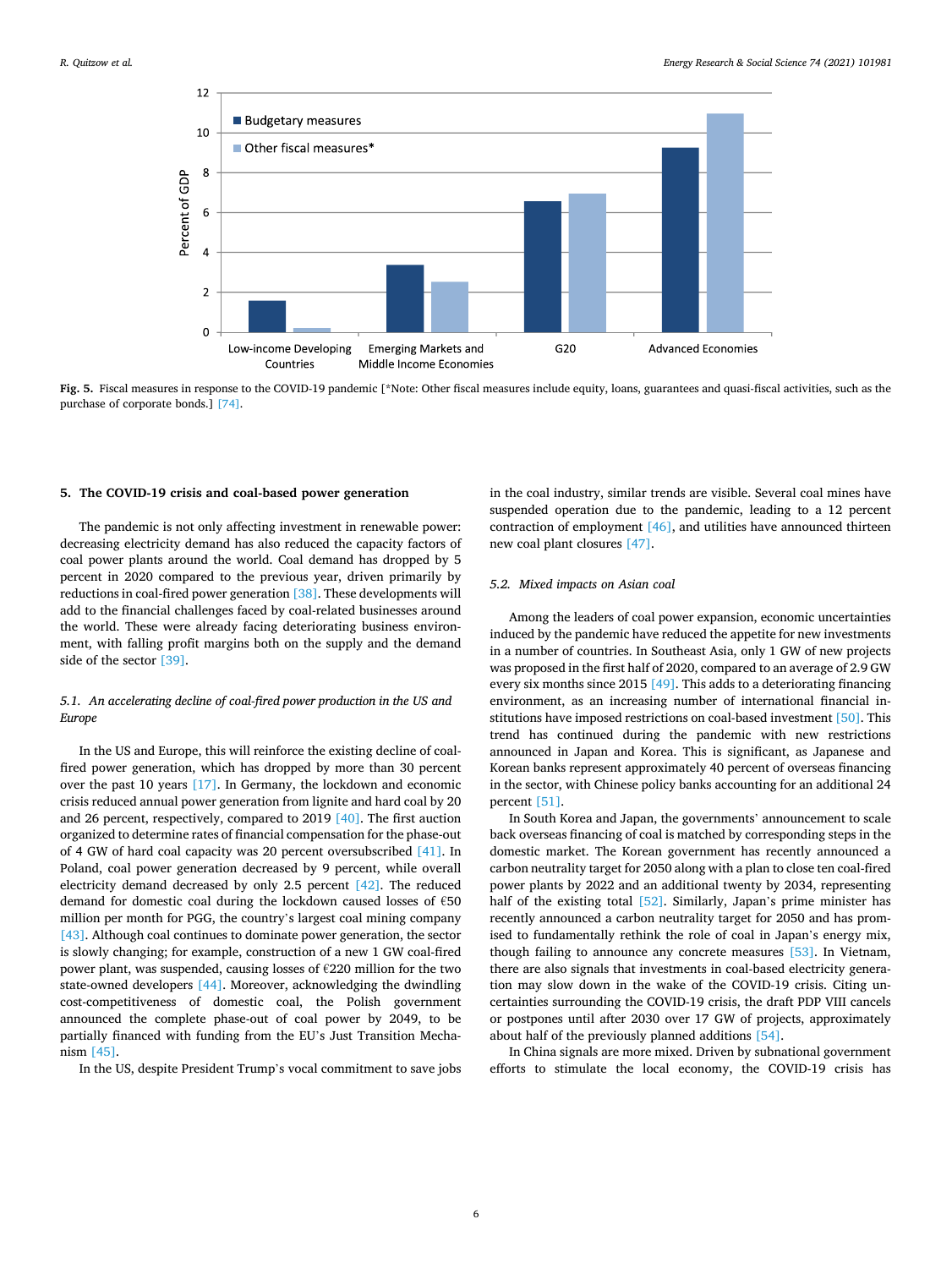accelerated coal power investment activity, increasing the amount of coal power capacity under development by approximately 20 percent. Permits have been issued for 19.7 GW of additional capacity, more than 2018 and 2019 combined [\[49\]](#page-9-0). These developments have raised concerns within the central government, which announced measures to reduce excess coal power capacity, including the accelerated decommissioning of "outdated" power plants [\[55\].](#page-10-0) In sum, signals from China are unclear, both supporting and reining in new-build in coal power.

In India, signals are mixed as well. On the one hand, no new coal power plants started construction in the first half of 2020 [\[49\].](#page-9-0) Moreover, state-owned NTPC, India's largest producer of coal power, will halt land acquisition for new coal power projects and plans to increase its share of renewable power capacity from under 10 to 30 percent [\[56\]](#page-10-0). On the other hand, state-owned Coal India was mandated to replace at least 100 million tonnes of imported coal with domestic resources and announced over \$6 billion in transportation infrastructure for this purpose. Moreover, the government rolled back requirements for ash content of domestic coal to boost its competitiveness and has offered tax rebates for coal extraction projects that are completed ahead of schedule [\[88\]](#page-10-0). These measures do not directly translate into an increase in coal-fired power generation, but foster increased domestic lock-in effects, making the energy transition more difficult in the future.

In Indonesia, both a major consumer and the world's second largest exporter of coal, the COVID-19 crisis is likely to slow down plans to weaken the country's coal dependence, both in the power sector and for the economy as a whole. Before the COVID-19 crisis, the Indonesian government announced plans to reduce its reliance on coal-based power generation and replace parts of its fossil power capacity with new renewable capacities [\[57\]](#page-10-0). Simultaneously, the government planned another 35 GW of new generation capacity by 2029, of which 57 percent coal. Due to the large drop in electricity demand since the onset of the crisis, the state-owned utility, PT PLN, reviewed its plans and announced that it would prioritize conversion to gas rather than renewables [\[58\]](#page-10-0). Moreover, in response to the pandemic, the government issued a regulation to facilitate administrative and business procedures for the mining sector, including coal. In addition, the coal sector is eligible for a 30 percent tax reduction for six months and a number of additional fiscal incentives aimed at reducing the impact of the economic crisis on the sector. These developments contradict the aim of reducing the share of coal-based power generation and will further increase Indonesia's economic dependence on coal extraction.

Table 3 provides an overview of developments in the coal power sector in the countries mentioned in this section.

### **6. The COVID-19 crisis and lock-ins in oil and gas industries**

The worldwide contraction of energy demand is also putting unprecedented pressure on the global oil and gas sector. After the oil price turned negative in late April, OPEC countries and Russia intervened by removing approximately 10 percent of global supply from the market [\[59\]](#page-10-0). As a result, futures prices recovered but stayed significantly below 2019 levels [\[60\]](#page-10-0). The immediate impact of these developments is significantly reduced investment in the oil and gas sector. The International Energy Agency (IEA) estimates a contraction of investment by 30 percent in 2020 [\[61\].](#page-10-0) However, most oil and gas dependent economies are deploying regulatory and fiscal policies to protect the sector and preserve jobs as part of their recovery programs.

#### *6.1. The COVID-19 crisis in major oil importing countries*

Among the major world economies, the EU, China and India all represent net oil importers. In this vein, India and the EU have not directed any significant stimulus spending to the oil and gas sector. Indeed in the EU, rising climate ambition and a focus on a green recovery is increasing pressure on European oil and gas companies. The French government, for example, announced the end of public export credit guarantees for oil and shale gas projects [\[62\]](#page-10-0). In line with this, the COVID-19 crisis is likely to accelerate ongoing efforts to diversify the investment portfolios of the European oil majors (e.g. BP, Eni, Shell, Total) [\[63\]](#page-10-0). These firms have reduced overall investments in response to the crisis, while maintaining or even increasing planned investments in the clean energy sector [\[64,65\].](#page-10-0)

Similarly, in China, support to the oil and gas sector has not played a major role in the central government's stimulus measures. However, at the provincial level, it represents a popular target of stimulus spending. In anticipation of continued growth in oil consumption, 20 percent of provincial stimulus spending is earmarked for investments in oil refining [\[66\]](#page-10-0). This is likely to further exacerbate existing overcapacities in China's refinery sector [\[67\]](#page-10-0), and it will reinforce carbon lock-in in the affected provinces.

# *6.2. Destabilization of the oil and gas sector countered by government support in North America*

In the US and Canada, both major exporters of oil and gas, initial government efforts sought to counterbalance negative effects of the COVID-19 crisis on fossil-fuel investment. Indeed, as a result of the drop

#### **Table 3**

Overview of major developments in the coal sector in the selected countries.

| Country     | Major developments in the coal sector                                                                                                                                      |
|-------------|----------------------------------------------------------------------------------------------------------------------------------------------------------------------------|
| <b>USA</b>  | - Announcement of 13 new plant closures as a result of pandemic                                                                                                            |
| China       | - Strong increase in local level permitting for the construction of new coal-fired power plants                                                                            |
|             | - Central government announces intention to curb expansion of coal-fired power                                                                                             |
| India       | - Announcement by largest state-owned power utility to halt land acquisition for new coal-fired power plants, while increasing investments in renewable energy<br>capacity |
|             | - Coal India mandated to replace at least 100 million tonnes of imported coal                                                                                              |
|             | - \$6 billion investment in coal-related transportation infrastructure                                                                                                     |
|             | - Roll-back of environmental requirements and tax rebates for coal extraction projects                                                                                     |
| <b>EU</b>   | - Launch of Just Transition Mechanism to support regions affected by coal phase-out                                                                                        |
| Germany     | - Coal phase-out plans largely unaffected by pandemic                                                                                                                      |
| Poland      | - Construction of major coal power plant suspended                                                                                                                         |
|             | - Announcement of complete coal-phase out by 2049                                                                                                                          |
| South Korea | - Announcement to close 10 coal-fired power plants by 2022 and an additional 20 by 2034                                                                                    |
| Indonesia   | - Program to convert power capacity to renewables placed on hold, due to pandemic                                                                                          |
|             | - Fiscal incentives provided to the coal mining sector                                                                                                                     |
| Vietnam     | - Cancellation or postponement of 17GW of planned investments in coal-fired power capacity                                                                                 |
| Japan       | - Statement on the need to reduce the role of coal-based power in energy mix, though no specific phase-out measures announced                                              |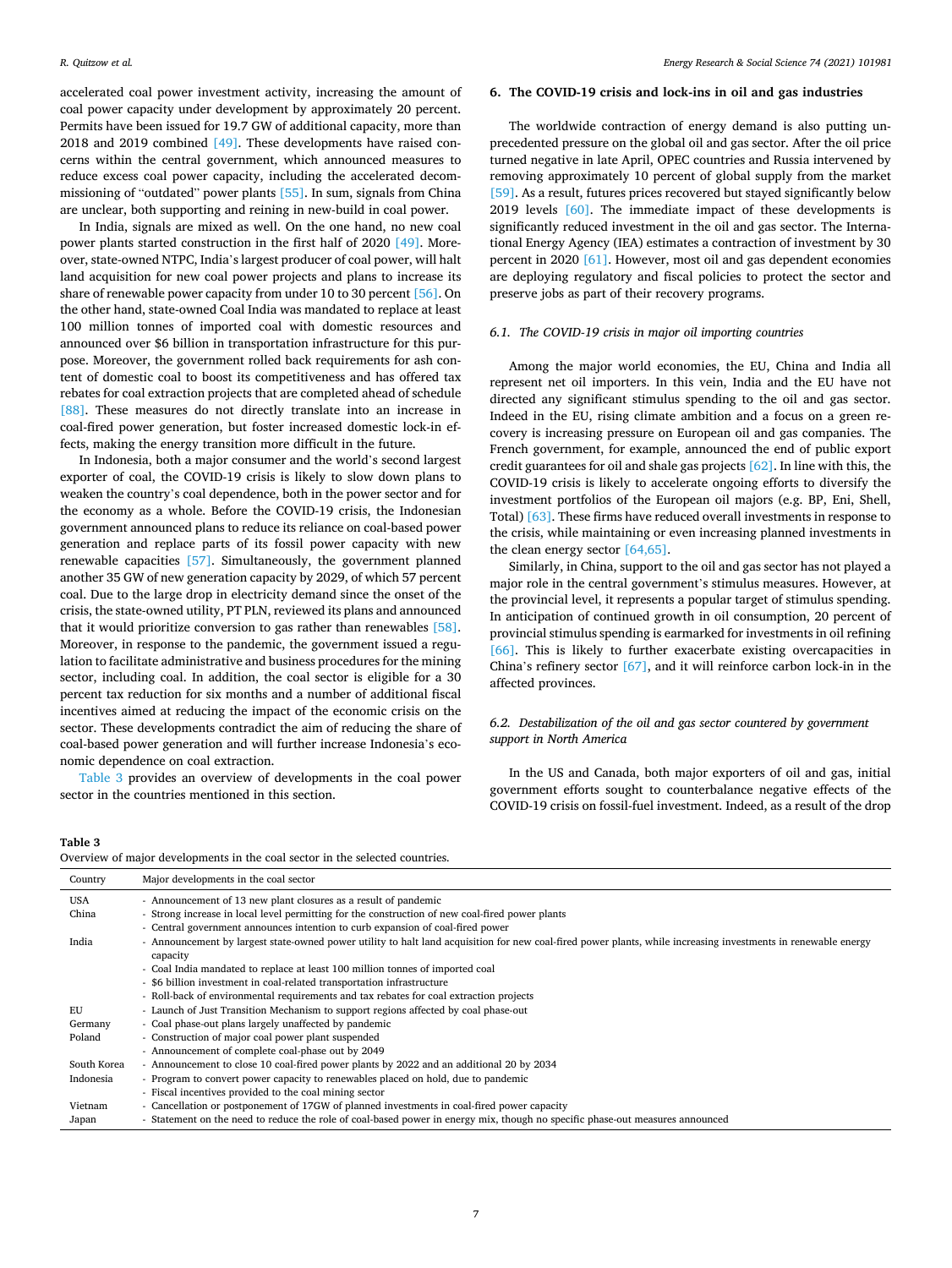in oil prices, investments in new drilling have plummeted in both countries. In October 2020, there were only 296 active rigs in the US, compared to 822 in October 2019 [\[68\]](#page-10-0). In Canada, 86 rigs remained, compared to 142 a year before.

To prop up the sector, the Trump administration deployed a series of fiscal and regulatory measures. The oil and gas firms benefited from the massive purchase of corporate bonds by the US Federal Reserve, accounting for approximately 8 percent of purchases by June 2020 [\[69\]](#page-10-0), and the Federal Bureau of Land Management reduced royalty and rent payments for oil firms drilling on federal lands. In addition, the US administration introduced a range of measures to facilitate new investments in oil drilling and pipeline construction by granting permits and relaxing environmental regulations [\[70\].](#page-10-0) It appears that this trend may be reversed with the new Biden administration, however. It has temporarily halted all permitting of drilling rights, revoked the permit for the controversial Keystone pipeline and plans to impose a moratorium on oil drilling on federal land [\[71\]](#page-10-0).

Canada has also implemented a set of measures that are heavily skewed towards support for the existing oil and gas sector in the country. Despite public statements about a green recovery, most announced and funded programs target the fossil fuel sector, albeit partly in an effort to reduce their impact on the environment and the climate. Key support measures at the federal level include Can\$1.7 billion to clean up orphaned and inactive oil and gas wells $^1$ . Additionally, Can\$750 million from the Emissions Reductions Fund with a focus on methane will benefit offshore oil and gas firms "to support their investments to reduce greenhouse gas emissions" [\[72\].](#page-10-0) Finally, Canada's energy resources are owned and managed by the Provinces and Territories, not the Federal government, and they are also directing support to the oil sector. The province of Alberta, for example, is providing additional direct financial support – a \$1.5 billion investment, along with a \$6-billion loan guar-antee – for the Keystone pipeline project<sup>2</sup> [\[73\].](#page-10-0)

## *6.3. Increasing lock-in in fossil-fuel dependent emerging economies*

Emerging and developing economies with a relatively high dependence on the fossil fuel sector are particularly affected by the contraction of oil demand and the related decline of the oil price. This is also reflected in their fiscal response to the COVID-19 crisis. As depicted in Fig. 6 below, the fiscal measures deployed by oil-exporting developing and emerging economies are significantly lower than in non-exporting countries, limiting their ability to utilize the crisis as an opportunity to diversify the economy.

Even in Saudi Arabia, where oil production remains profitable at current prices, the decrease in fiscal income will reduce the government's ability to promote investment aimed at the diversification of its economy. The government has responded to the oil revenue decline by cutting public expenditure by 20 to 30 percent. In the renewable energy sector, it has postponed the signing of power purchase agreements for 1,5 GW of previously auctioned capacity [\[28\].](#page-9-0)

Similarly, in Russia, the government has taken a very cautious approach to fiscal stimulus. Moreover, the government has emphasized support for the development of additional oil and gas extraction most notably in the Arctic. Article 14 of the new Law 8220 supports entrepreneurial activity in the Arctic through tax reductions and subsidies [\[74\]](#page-10-0).

Even Argentina and Mexico, whose economies are relatively less reliant on oil and gas exports, have offered support to the sector. The Argentinean government issued a decree that fixed the domestic price for crude oil at \$45 per barrel to protect domestic oil investments [\[75\]](#page-10-0). Moreover, the government has approved a new credit line to provide subsidized funding to national companies in strategic sectors, especially mining and oil and gas. In Mexico, the government reduced the tax on oil extraction, thereby providing a stimulus of up to \$3.2 billion to foster investments by the national oil company Pemex [\[76\]](#page-10-0). Meanwhile, like in the rest of Latin America, not a single auction for renewable power capacity was undertaken in Argentina and Mexico in 2020 [\[28\]](#page-9-0).

[Table 4](#page-8-0) provides an overview of policy responses to the COVID-19 crisis targeting the oil and gas sector in the countries discussed in this section.



**Fig. 6.** Fiscal measures in response to the COVID-19 pandemic: oil exporters and non-oil exporters among developing and emerging economies [\*Note: Other fiscal measures include equity, loans, guarantees and quasi-fiscal activities, such as the purchase of corporate bonds.] [\[74\].](#page-10-0)

 $1$  Note that financial responsibility for cleanup lies with oil and gas firms as part of their lease so this represents a direct subsidy of firms

 $2$  The Keystone pipeline project may now be halted, due to the measures taken by the Biden administration.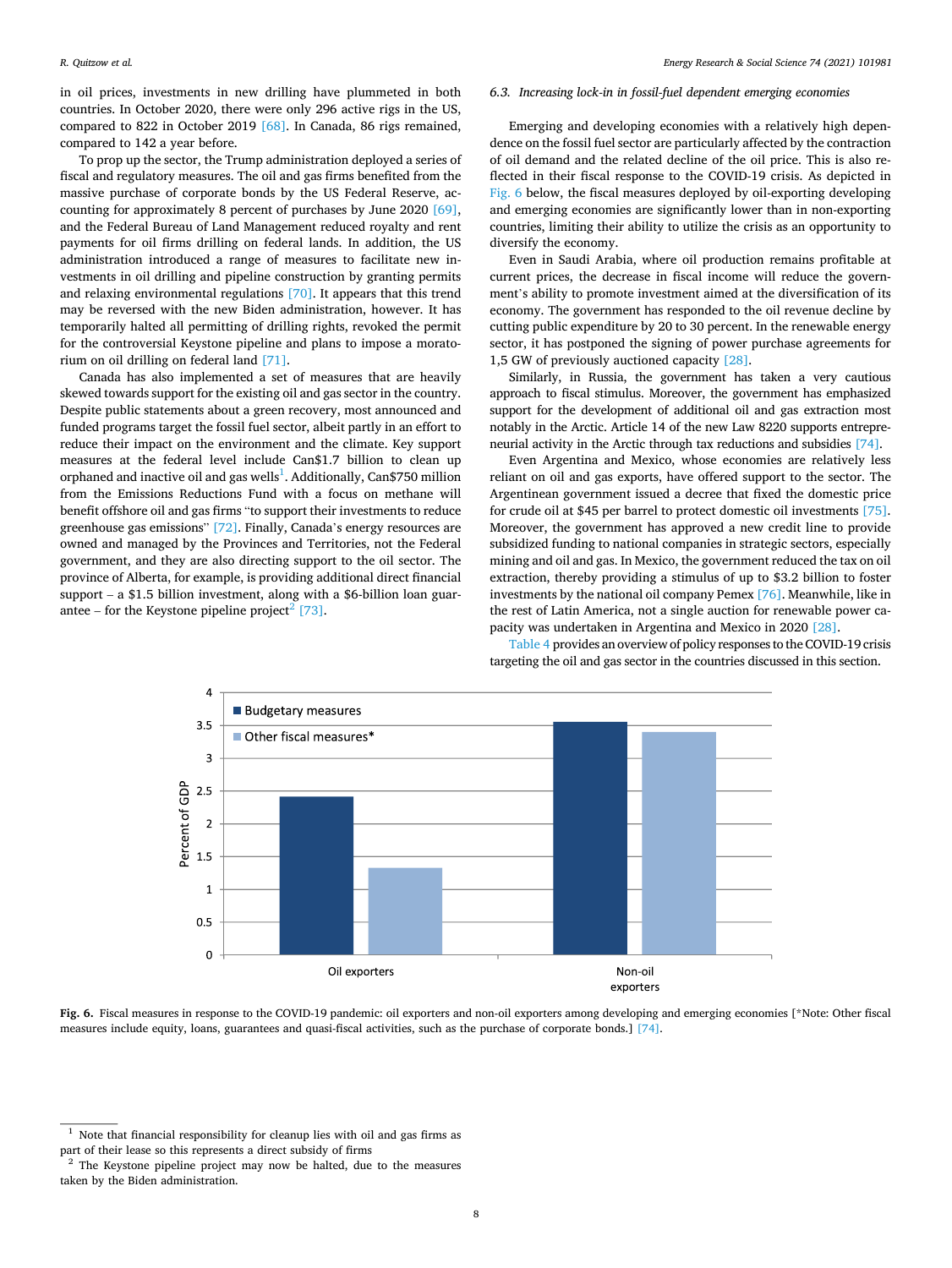#### <span id="page-8-0"></span>**Table 4**

| COVID-19 policy responses targeting the oil and gas sector in the US, China, the EU and oil and gas dependent G20 countries. |  |  |  |
|------------------------------------------------------------------------------------------------------------------------------|--|--|--|
|                                                                                                                              |  |  |  |

| Country       | Major policy developments targeting the oil and gas sector                                                                          |
|---------------|-------------------------------------------------------------------------------------------------------------------------------------|
| $USA*$        | - Substantial share of stimulus spending is benefitting oil and gas sector, i.e. 8 percent of government's corporate bond purchases |
|               | - Reduction in royalty payments to federal government                                                                               |
|               | - Waiver of environmental regulations to facilitate continued investment in oil and gas infrastructure                              |
| China         | - Significant share of provincial stimulus spending (approximately 20 percent) is dedicated to increasing oil refining capacities   |
| India         | - No major support measures for oil and gas sector                                                                                  |
| EU            | - Stimulus is not directed to the oil and gas sector                                                                                |
|               | - Accelerated diversification of European oil majors                                                                                |
| Canada        | - Significant stimulus spending by central government with conditionalities to reduce the sector's carbon footprint                 |
|               | - Major support by Alberta government for provincial oil sector                                                                     |
| Saudia Arabia | - Significantly reduced government revenues reduce fiscal space to support economic diversification                                 |
| Russia        | - Low levels of stimulus spending                                                                                                   |
|               | - Increased incentives for new oil-related activities in the Arctic                                                                 |
| Argentina     | - Concessional loans for companies in the oil and gas sector                                                                        |
|               | - Domestic floor price for oil to protect domestic oil and gas sector                                                               |
| Mexico        | - Reduced taxes on oil extraction to boost investment by national oil company                                                       |

\*Refers to measures taken in 2020 by the Trump administration.

#### **7. Discussion**

Our review of developments in the global energy sector reveals that the COVID-19 crisis is deepening the gulf between the leaders and laggards of a global energy transition. In the power sector, the impact of the crisis and the related policy responses reinforce preexisting trends: the renewable power leaders are continuing the deployment of renewables, while ongoing divestment trends in the coal sector are accelerating in the wake of the crisis. These power sector developments are most visible in the EU. The Commission's Green Deal has even stimulated laggard Poland to accelerate its incipient energy transition.

In developing countries, the pandemic is exacerbating the financing challenges that also hampered the deployment of renewable power before the crisis. Moreover, in countries with strong lock-ins in fossil fuel industries, government spending is strongly oriented towards propping up those sectors, further slowing down the transition to clean energy. In the coal sector, Indonesia is a case in point. As a major coal exporter, the government has chosen to direct major stimulus spending to the coal mining sector, while slowing the transition to renewable power. Similarly, major oil and gas producers have all chosen to direct significant amounts of stimulus spending to support investment in the oil and gas sector. In emerging economies, this financial support for fossil-fuel industries is likely to come at the direct expense of more active support for renewables. In Latin America, this trend is particularly visible, as all auctioning activity in the renewable power sector has ceased.

In the US and Canada, support to the oil and gas sector will not slow down the expansion of renewables. However, unless reversed in the coming months, government support may deepen regional lock-ins in oil and gas extraction. A similar trend is visible in China and to a lesser extent in India. Chinese provincial governments have chosen to place strong emphasis on investments in coal power as well as oil refining, while India is directing part of its stimulus spending to the domestic coal mining sector. In both countries, these developments will exacerbate lock-ins at the regional level, despite efforts at the national level to sustain investment in renewable power.

These developments exemplify how the economic dependencies and institutional lock-ins that characterize incumbent fossil-fuel regimes may lead to the persistence of fossil fuel investment, even in the face of a potentially destabilizing crisis. It confirms that a gradual expansion of renewable power is not enough to foster systemic change. Instead, a phase out of incumbent, fossil sectors needs to be actively supported and managed [\[77\].](#page-10-0)

The scholarly literature on a "just transition", with its origins in the environmental justice movement, has focused particular attention on developing an ethical rationale for such managed phase-out strategies, exploring different concepts of equity and justice in this context. From a more practical perspective, the global trade union movement has called

for approaches to foster green jobs, and various actors have promoted approaches for supporting the workers and communities most affected by the phase-out of fossil fuel industries [\[78](#page-10-0)–80].

However, both the scholarly debate and practical experiments with just transition processes have – at least implicitly – been focused on energy transition processes in the US and Europe. Although the call for energy justice includes questions of energy poverty and access in the Global South, there has been little explicit engagement with phase-out strategies in developing countries. $3$  Our analysis points to the urgency of involving emerging and developing countries more actively in this debate.

Moreover, most country-specific analyses and policy experiments have focused on the coal power sector. Arguably, this is the sector where phase-out strategies are both the most urgent, given the high carbon content of the fuel, and the most feasible in the short-term, due to the existence of a viable alternative (i.e. renewable power). Nevertheless, the prevalence of strategies aimed at propping up ailing oil and gas industries is a major cause for concern. In the context of budget constraints, this comes at the expense of investments in clean energy technologies, perpetuating lock-ins in high carbon development models.

This problem has been vocally addressed by the divestment movement, which has pointed out the increasing risk of stranded assets as the result of continued investment in fossil fuel industries around the world [\[80\]](#page-10-0). Its proponents have correctly pointed out that the UNFCCC process fails to address the reality that international climate targets are not compatible with business strategies based on the exploitation of socalled "unburnable fuel reserves". According to an estimation by McGlade and Ekins (2015), these include all oil and gas resources in the Arctic as well as unconventional oil and gas resources [\[82\]](#page-10-0). The valiant efforts of the divestment movement to pressure private shareholders to divest from fossil-fuel industries only address a relatively small share of overall oil and gas resources, however. Approximately two-third of global oil reserves are controlled by national oil companies [\[83\]](#page-10-0).

As this analysis has shown, COVID-19 is likely to further entrench vested interests in major oil and gas producing countries, further decreasing the scope for governments in these countries to proactively manage a transition to a climate-neutral energy future. It is, therefore, high time that the plight of fossil-fuel dependent economies is addressed at the international level. As pointed out in the debate on a just transition, workers and communities employed in the fossil-fuel industry have a legitimate claim to compensatory measures to ensure decent livelihoods in a post-carbon world. This has been acknowledged by the Just

 $^3\,$  A notable exception to this is the vibrant debate on a just transition in South Africa, supported by the historical significance of the trade union movement as a political actor in the country [\[81\].](#page-10-0)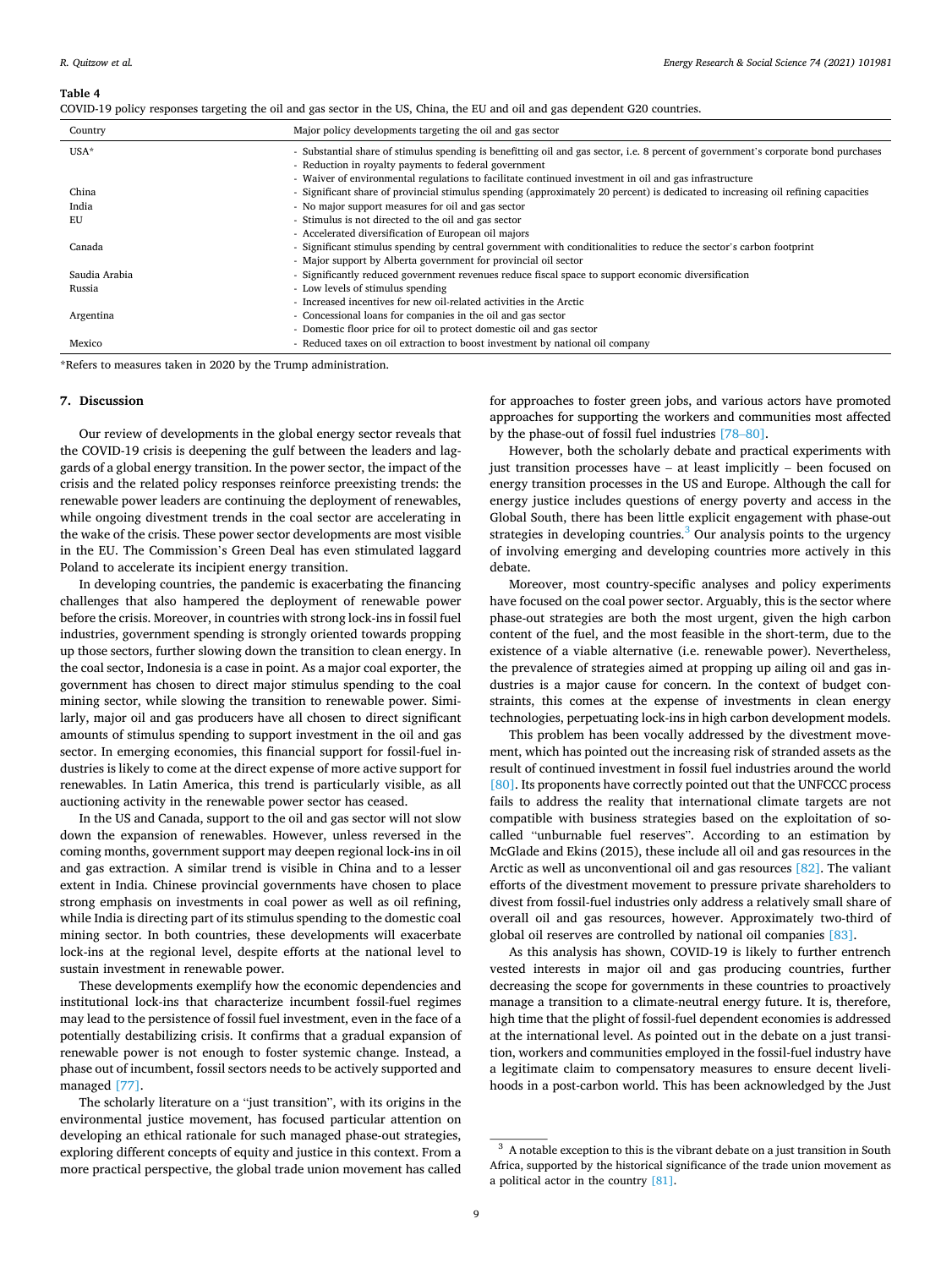<span id="page-9-0"></span>Transition Mechanism with the EU's Green Deal, and, as the case of Poland indicates, this may already have triggered first steps to break out of the country's coal lock-in.

The COVID-19 crisis has underlined the urgent need to develop similar programs in fossil fuel-dependent countries and regions around the world. This will require the development of new international partnerships and financing arrangements that are explicitly tailored to the challenges of fossil-fuel dependent regions. Not national efforts but a concerted international effort is needed to confront the twin challenges of economic recovery and the global fight against climate change.

#### **Declaration of Competing Interest**

The authors declare that they have no known competing financial interests or personal relationships that could have appeared to influence the work reported in this paper.

#### **Acknowledgements**

Laima Eicke and Silvia Weko are funded by the Investigating the Systemic Impacts of the Global Energy Transition (ISIGET) financed by the Federal Ministry of Education and Research (BMBF) under the "Make our Planet Great Again - German Research Initiative", grant number 57429628, implemented by the German Academic Exchange Service (DAAD). Johan Lilliestam is funded by the European Research Council (ERC) under the European Union's Horizon 2020 research and innovation programme (TRIPOD project, grant agreement No. 715132). Diana Süsser has received funding from the European Union's Horizon 2020 research and innovation programme (Grant agreement 837089, SENTINEL project). The remaining authors from the Institute for Advanced Sustainability Studies are supported with institutional funding from the German Federal Ministry of Education and Research and Brandenburg's Ministry for Science, Research and Culture.

#### **References**

- [1] [J. Tollefson, COVID curbed carbon emissions in 2020](http://refhub.elsevier.com/S2214-6296(21)00074-8/h0005)  but not by much, Nat. [Clim. Change 589 \(2021\)](http://refhub.elsevier.com/S2214-6296(21)00074-8/h0005).
- [2] C. Hepburn, B. O'Callaghan, N. Stern, J. Stiglitz, D. Zenghelis, Will COVID-19 fiscal recovery packages accelerate or retard progress on climate change?, Oxford Rev. Econ. Policy 36(S1) (Forthcoming).
- [3] [B. Steffen, F. Egli, M. Pahle, T.S. Schmidt, Navigating the clean energy transition in](http://refhub.elsevier.com/S2214-6296(21)00074-8/h0015)  [the COVID-19 crisis, Joule 4 \(2020\) 1137](http://refhub.elsevier.com/S2214-6296(21)00074-8/h0015)–1141.
- [4] [M. Jefferson, A crude future? COVID-19s challenges for oil demand, supply and](http://refhub.elsevier.com/S2214-6296(21)00074-8/h0020)  [prices, Energy Res. Social Sci. 68 \(2020\) 101669](http://refhub.elsevier.com/S2214-6296(21)00074-8/h0020).
- [5] [S.E. Hosseini, An outlook on the global development of renewable and sustainable](http://refhub.elsevier.com/S2214-6296(21)00074-8/h0025)  [energy at the time of COVID-19, Energy Res. Social Sci. 68 \(2020\) 101633.](http://refhub.elsevier.com/S2214-6296(21)00074-8/h0025)
- [6] [A. Bahmanyara, A. Estebsarib, D. Ernst, The impact of different COVID-19](http://refhub.elsevier.com/S2214-6296(21)00074-8/h0030) [containment measures on electricity consumption in Europe, Energy Res. Social](http://refhub.elsevier.com/S2214-6296(21)00074-8/h0030)  [Sci. 68 \(2020\) 101683](http://refhub.elsevier.com/S2214-6296(21)00074-8/h0030).
- [7] [A. Abu-Rayash, I. Dincer, Analysis of the electricity demand trends amidst the](http://refhub.elsevier.com/S2214-6296(21)00074-8/h0035) [COVID-19 coronavirus pandemic, Energy Res. Social Sci. 68 \(2020\) 101682](http://refhub.elsevier.com/S2214-6296(21)00074-8/h0035).
- [8] [K. Aruga, M. Islam, A. Jannat, Effects of COVID-19 on Indian Energy consumption,](http://refhub.elsevier.com/S2214-6296(21)00074-8/h0040)  [Sustainability 12 \(2020\) 5616.](http://refhub.elsevier.com/S2214-6296(21)00074-8/h0040)
- [9] [R. Madurai Elavarasan, G.M. Shafiullah, R. Kannadasan, V. Mudgal, M.T. Arif,](http://refhub.elsevier.com/S2214-6296(21)00074-8/h0045)  [T. Jamal, S. Senthilkumar, V.S. SriRajaBalaguru, K.S. Reddy, U. Subramaniam,](http://refhub.elsevier.com/S2214-6296(21)00074-8/h0045) [COVID-19: impact analysis and recommendations for power sector operation, Appl.](http://refhub.elsevier.com/S2214-6296(21)00074-8/h0045)  [Energy \(2020\).](http://refhub.elsevier.com/S2214-6296(21)00074-8/h0045)
- [10] J. Gosens, F. Jotzo, China'[s post-COVID-19 stimulus: no green new deal in sight,](http://refhub.elsevier.com/S2214-6296(21)00074-8/h0050)  [Environ. Innov. Societal Transit. 36 \(2020\) 250](http://refhub.elsevier.com/S2214-6296(21)00074-8/h0050)–254.
- [11] M.M. Akrofi, S.H. Antwi, COVID-19 energy sector responses in Africa: a review of [preliminary government interventions, Energy Res. Social Sci. 68 \(2020\) 101681.](http://refhub.elsevier.com/S2214-6296(21)00074-8/h0055)
- [12] [C. Kuzemko, M. Bradshaw, A. Goldthau, G. Bridge, Covid-19 and the politics of](http://refhub.elsevier.com/S2214-6296(21)00074-8/h0060) [sustainable energy transitions, Energy Res. Social Sci. 68 \(2020\) 101685](http://refhub.elsevier.com/S2214-6296(21)00074-8/h0060).
- [13] [D.J. Davidson, Exnovating for a renewable energy transition, Nat. Energy 4 \(2019\)](http://refhub.elsevier.com/S2214-6296(21)00074-8/h0065)  254–[256.](http://refhub.elsevier.com/S2214-6296(21)00074-8/h0065)
- [14] [R. York, S.E. Bell, Energy transitions or additions?: Why a transition from fossil](http://refhub.elsevier.com/S2214-6296(21)00074-8/h0070)  [fuels requires more than the growth of renewable energy, Energy Res. Social Sci.](http://refhub.elsevier.com/S2214-6296(21)00074-8/h0070)  [51 \(2019\) 40](http://refhub.elsevier.com/S2214-6296(21)00074-8/h0070)–43.
- [15] P.A. O'[Connor, Energy transitions, Pardee Papers 12 \(2010\)](http://refhub.elsevier.com/S2214-6296(21)00074-8/h0075).
- [16] [R. Fouquet, P.J.G. Pearson, Past and prospective energy transitions: insights from](http://refhub.elsevier.com/S2214-6296(21)00074-8/h0080)  [history, Energy Policy 50 \(2012\) 1](http://refhub.elsevier.com/S2214-6296(21)00074-8/h0080)-7.
- [17] BP, Statistical Review of World Energy, 69th ed., 2020.
- [18] J.M. Godzimirski, The Norwegian energy security debate: domestic and international dimensions, in: E. Moe, P. Midford (Eds.), The Political Economy of

Renewable Energy and Energy Security. Energy, Climate and the Environment, Palgrave Macmillan, London, 2014.

- [19] [T. Fetzer, Fracking growth, CEP Discussion Papers, Centre for Economic](http://refhub.elsevier.com/S2214-6296(21)00074-8/h0095)  [Performance, London School of, Economics and Political Science, London, 2014.](http://refhub.elsevier.com/S2214-6296(21)00074-8/h0095)
- [20] OECD/IEA. Global Energy Review, Paris, 2020.
- [21] IISD. Energy Policy Tracker, 2020. www.energypolicytracker.org/. (Accessed 08 August 2020).
- [22] European Commission, Communication from the Commission to the European Parliament, the European Council, the Council, the European Economic and Social Committee and the Committee of the Regions: Europe's moment: Repair and Prepare for the Next Generation: COM/2020/456 final, Brussels, 2020.
- [23] European Commission, Guidance to Member States: Recovery and Resilience plans. Commission Staff Working Document SWD (2020) 205 final, Brussels, 2020.
- [24] Council of the European Union. Interinstitutional File: 2020/0036(COD), Brussels, 2020.
- [25] M. Kurtyka. Green investment plan will be an impulse for economic growth, Euractiv, 29 June 2020. www.euractiv.com/section/energy/opinion/greeninvestment-plan-will-be-an-impulse-for-economic-growth/. (Accessed 11 November 2020).
- [26] [Emiliano Bellini, Polish solar manufacturers unite to compete with imports, PV](http://refhub.elsevier.com/S2214-6296(21)00074-8/h0130) [Magazine \(2020\)](http://refhub.elsevier.com/S2214-6296(21)00074-8/h0130).
- [27] A. Hove, Current direction for renewable energy in China, Oxford Energy Comment, 2020.
- [28] OECD/IEA, Renewables 2020, Paris, 2020.
- [29] [Governmentof India, Ministry of Power. Union Power Ministry writes to States/UTs](http://refhub.elsevier.com/S2214-6296(21)00074-8/h0145)  [extending Rs 90,000 crore package under Atmanirbhar Bharat Abhiyan, Press](http://refhub.elsevier.com/S2214-6296(21)00074-8/h0145)  [Information Bureau, 2020](http://refhub.elsevier.com/S2214-6296(21)00074-8/h0145).
- [30] Federal Energy Regulatory Commission, Energy Infrastructure Update for November 2020, Office of Energy Projects, 2020.
- [31] S. Ray, Renewables account for most new U.S. electricity generating capacity in 2021. U.S. EIA, 2021. www.eia.gov/todayinenergy/detail.php?id=46416. (Accessed 26 January 2021).
- [32] IRS, Beginning of Construction for Sections 45 and 48; Extension of Continuity Safe Harbor to Address Delays Related to COVID-19: Notice 2020-41, 2020.
- [33] [H. Cooper, P. Tingle, COVID-19 stimulus bill includes key renewable energy tax](http://refhub.elsevier.com/S2214-6296(21)00074-8/h0165)  [credits, National Law Rev. X \(363\) \(2020\)](http://refhub.elsevier.com/S2214-6296(21)00074-8/h0165).
- [34] Biden for President, The Biden Plan for a Clean Energy Revolution and Environmental Justice, 2020. joebiden.com/climate-plan/. (Accessed 26 January 2021).
- [35] The World Bank, Global Economic Prospects, 2020.
- [36] [P. Mastropietro, P. Rodilla, C. Batlle, Emergency measures to protect energy](http://refhub.elsevier.com/S2214-6296(21)00074-8/h0180) [consumers during the Covid-19 pandemic: a global review and critical analysis,](http://refhub.elsevier.com/S2214-6296(21)00074-8/h0180) [Energy Res. Social Sci. 68 \(2020\) 101678.](http://refhub.elsevier.com/S2214-6296(21)00074-8/h0180)
- [37] R. Puliti; D. Ogunbiyi, Energy Access Takes Center Stage in COVID-19 Fight, Powering Africa's Recovery. All Africa 2020, 21 April 2020. allafrica.com/stories/ 202004210827.html.
- [38] OECD/IEA, Coal 2020: Analysis and forecast to 2025, 2020. www.iea.org/reports/ coal-2020/demand#abstract. (Accessed 26 January 2021).
- [39] [P.-Y. Oei, R. Mendelevitch, Prospects for steam coal exporters in the era of climate](http://refhub.elsevier.com/S2214-6296(21)00074-8/h0195)  [policies: a case study of Colombia, Clim. Policy 19 \(1\) \(2019\) 73](http://refhub.elsevier.com/S2214-6296(21)00074-8/h0195)–91.
- [40] Agora Energiewende, Corona-Jahr 2020: Rekordrückgänge bei CO2-Emissionen und Kohleverstromung, 2021. www.agora-energiewende.de/presse/neuigkeitenarchiv/corona-jahr-2020-rekordrueckgaenge-bei-co2-emissionen-undkohleverstromung/. (Accessed 26 January 2021).
- [41] Bundesnetzagentur, Aus-schrei-bung nach dem KVBG / Ge-bots-ter-min 1. Septem-ber 2020: Öffentliche Bekanntmachung der Zuschläge, 2020. www. bundesnetzagentur.de/DE/Sachgebiete/ElektrizitaetundGas/Unternehmen\_ Institutionen/Kohleausstieg/0109\_2020/Termin01092020\_node.html. (Accessed 26 January 2021).
- [42] S&P Global Patts, Hydrogen: Beyond the Hype, 2021. www.spglobal.com/platts/ en/market-insights/topics/hydrogen. (Accessed 26 January 2021).
- [43] Polska Grupa Górnicza, Propozycja związków zawodowych jest nieakceptowalna, 2020. www.pgg.pl/aktualnosci/z-zycia-firmy/1054,PGG+S.A.%3A+Propozycja+ zwi%C4%85zk%C3%B3w+zawodowych+jest+nieakceptowalna. (Accessed 08 July 2020).
- [44] C. Turp-Balazs, Polish energy giants abandon coal-fired power plant project. Has the country turned a corner? Emerging Europe 2020, 21 May 2020. emergingeurope.com/news/polish-energy-giants-abandon-coal-fired-power-plant-projecthas-the-country-turned-a-corner/. (Accessed 08 July 2020).
- [45] A. Hernández-Morales, Coal-dependent Poland pivots toward green energy: There's been a reassessment of clean energy by Warsaw, POLITICO, 25 September 2020. www.politico.eu/article/coal-dependent-poland-green-energy-pivot/. (Accessed 11 November 2020).
- [46] G. Meyer, Trump campaign for US coal undermined by industry slump: Miners are losing their jobs at the fastest rate in decades in shift to cleaner energy. Financial Times 2020, 18 May 2020. www.ft.com/content/39909dd4-7c6c-425e-8f05- 4f6e63b60c43. (Accessed 08 July 2020).
- [47] B. Storrow, Coal's Decline Continues with 13 Plant Closures Announced in 2020: the fuel is increasingly uncompetitive with cheaper natural gas and renewable energy. Scientific American 2020, 27 May 2020. www.scientificamerican.com/ article/coals-decline-continues-with-13-plant-closures-announced-in-2020/. (Accessed 08 July 2020).
- [49] C. Shearer, Analysis: The global coal fleet shrank for first time on record in 2020, Carbon Brief, 03 August 2020. www.carbonbrief.org/analysis-the-global-coal-fleetshrank-for-first-time-on-record-in-2020. (Accessed 10 November 2020).